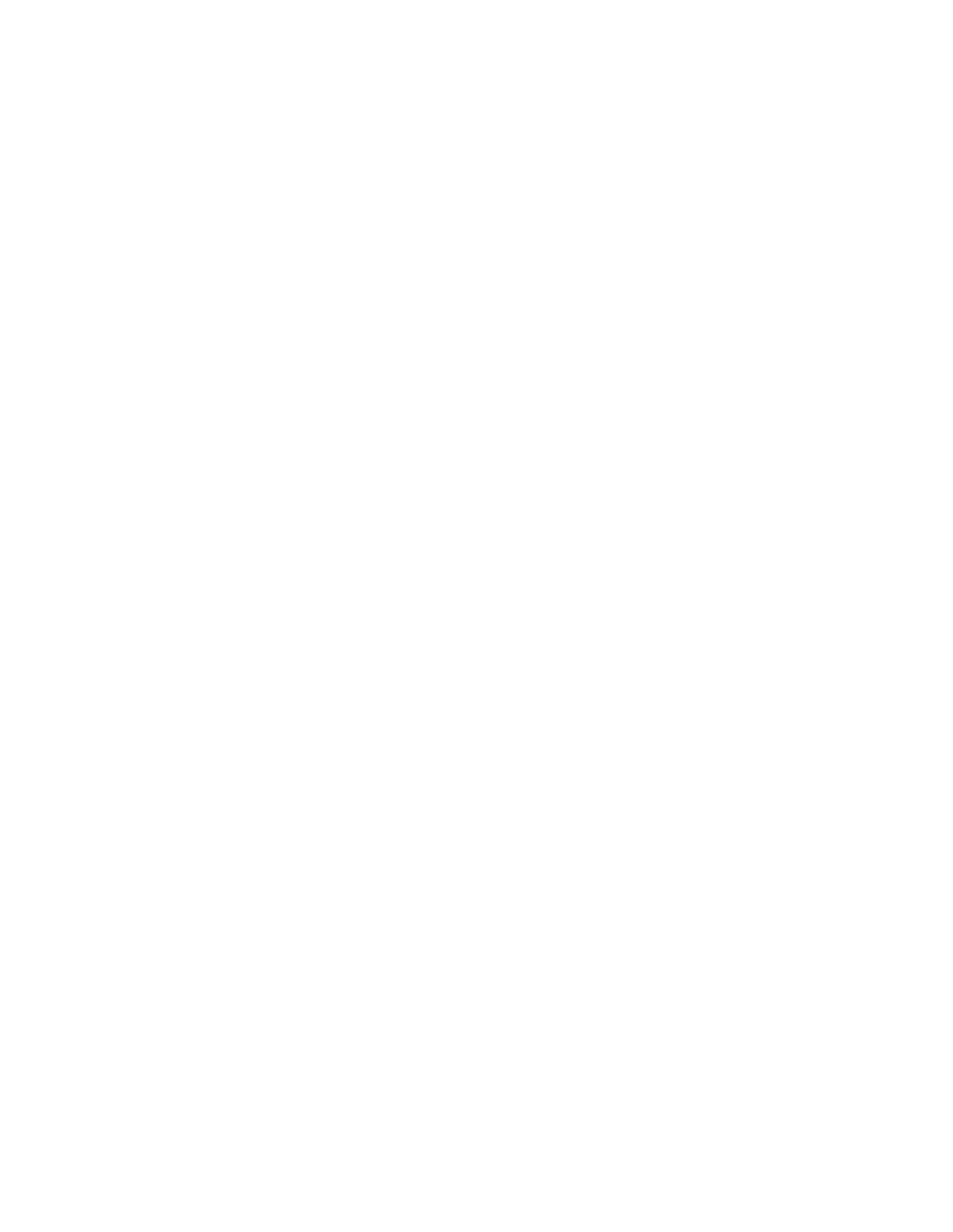| Account                                      | P0#                                            | Vendor                                                                                                                                                                                                                                                                                                               | Description                                                                                                                                                                                                                                                         | Payment                                                                | Account Total            |
|----------------------------------------------|------------------------------------------------|----------------------------------------------------------------------------------------------------------------------------------------------------------------------------------------------------------------------------------------------------------------------------------------------------------------------|---------------------------------------------------------------------------------------------------------------------------------------------------------------------------------------------------------------------------------------------------------------------|------------------------------------------------------------------------|--------------------------|
| <b>Road Repairs</b>                          |                                                |                                                                                                                                                                                                                                                                                                                      |                                                                                                                                                                                                                                                                     |                                                                        |                          |
| $01 - 201 - 26 - 290100 - 238$               | Signage                                        | 213722 COUNTY WELDING SUPPLY CO                                                                                                                                                                                                                                                                                      | CWS Medium/Small Acetylene<br>TOTAL FOR ACCOUNT                                                                                                                                                                                                                     | 14.75                                                                  | 141.27                   |
|                                              | 214296 REDICARE LLC                            | 214313 W.B. MASON COMPANY INC<br>214313 W.B. MASON COMPANY INC                                                                                                                                                                                                                                                       | Acct # 6667 Wharton Garage Alcohol Pads,<br>Rental Fee<br>5gal Water Jugs                                                                                                                                                                                           | 34.64<br>0.95<br>44.70                                                 |                          |
| 01-201-26-290100-266                         | Safety Items                                   |                                                                                                                                                                                                                                                                                                                      | TOTAL FOR ACCOUNT                                                                                                                                                                                                                                                   |                                                                        | 80.29                    |
|                                              | 214156 KINGS KID DELI<br>214156 KINGS KID DELI |                                                                                                                                                                                                                                                                                                                      | 2019 Meals<br>15% Gratuity                                                                                                                                                                                                                                          | 410.00<br>61.50                                                        |                          |
| 01-203-26-290100-188                         | (2019) Meals                                   |                                                                                                                                                                                                                                                                                                                      | TOTAL FOR ACCOUNT                                                                                                                                                                                                                                                   |                                                                        | 471.50<br>============   |
|                                              | TOTAL for Road Repairs                         |                                                                                                                                                                                                                                                                                                                      |                                                                                                                                                                                                                                                                     |                                                                        | 29,809.56                |
| <b>Shade Tree Commission</b>                 |                                                |                                                                                                                                                                                                                                                                                                                      |                                                                                                                                                                                                                                                                     |                                                                        |                          |
|                                              |                                                | 214018 W.B. MASON COMPANY INC<br>214018 W.B. MASON COMPANY INC<br>214018 W.B. MASON COMPANY INC<br>214018 W.B. MASON COMPANY INC<br>214018 W.B. MASON COMPANY INC<br>214018 W.B. MASON COMPANY INC                                                                                                                   | Universal Pencils<br>Ouick Wite-Out<br>Highland Tape<br><b>BIC Highlighters</b><br>Highland Self Stick Notes<br>HP 952 Ink Cartridge                                                                                                                                | 1.14<br>2.89<br>7.44<br>2.24<br>7.32<br>39.91                          |                          |
| 01-201-26-300100-058                         |                                                | Office Supplies & Stationery                                                                                                                                                                                                                                                                                         | TOTAL FOR ACCOUNT                                                                                                                                                                                                                                                   |                                                                        | 60.94                    |
|                                              |                                                | 214157 NORTHEASTERN ARBORIST SUPPLY<br>214157 NORTHEASTERN ARBORIST SUPPLY<br>214157 NORTHEASTERN ARBORIST SUPPLY<br>214157 NORTHEASTERN ARBORIST SUPPLY<br>214157 NORTHEASTERN ARBORIST SUPPLY<br>214157 NORTHEASTERN ARBORIST SUPPLY<br>214157 NORTHEASTERN ARBORIST SUPPLY<br>214157 NORTHEASTERN ARBORIST SUPPLY | Blades 8"x5"x5/8" Vermeer<br>File, Chain, Stihl 3/16 Round<br>File, Chain, Stihl 7/32 Round<br>File, Chain, Stihl 5/32 Round<br>Chain .325 .063 Rapid Super 100ft<br>Chain, Picco Micro, 3/8 .050, 100ft<br>Spark Plug WSR6F Shelf: BC5-A1<br>Spark Plugs NGK CMR6H | 256.20<br>52.20<br>34.80<br>34.80<br>485.00<br>433.77<br>12.99<br>8.36 |                          |
| 01-201-26-300100-239                         | Small Tools                                    |                                                                                                                                                                                                                                                                                                                      | TOTAL FOR ACCOUNT                                                                                                                                                                                                                                                   |                                                                        | 1,318.12                 |
|                                              |                                                | TOTAL for Shade Tree Commission                                                                                                                                                                                                                                                                                      |                                                                                                                                                                                                                                                                     |                                                                        | ============<br>1,379.06 |
| <b>Buildings &amp; Grounds</b>               |                                                |                                                                                                                                                                                                                                                                                                                      |                                                                                                                                                                                                                                                                     |                                                                        |                          |
| 01-201-26-310100-029 Building Rental         |                                                | 214768 WILLIAM F. BARNISH<br>214767 WILLIAM F. BARNISH                                                                                                                                                                                                                                                               | RENT FOR DOVER PROBATION - 91/93 BASSETT<br>RENT FOR DOVER PROBATION - 89 BASSETT HI<br>TOTAL FOR ACCOUNT                                                                                                                                                           | 9,153.55<br>2,852.69                                                   | 12,006.24                |
| 01-201-26-310100-044                         |                                                | 214035 ASSOCIATED WATER CONDITIONERS INC<br>214182 TBS CONTROLS LLC<br>Equipment Service Agreements                                                                                                                                                                                                                  | PSTA - MONTHLY SERVICE AGREEMENT - FEBRU<br>Environmental Contral Systems Maintenanc<br>TOTAL FOR ACCOUNT                                                                                                                                                           | 370.33<br>2,898.00                                                     | 3,268.33                 |
| 01-201-26-310100-062                         |                                                | 214769 MORRISTOWN PARKING AUTHORITY<br>Parking Lot Rental                                                                                                                                                                                                                                                            | PARKING MAINTENANCE FEE - MARCH 2020<br>TOTAL FOR ACCOUNT                                                                                                                                                                                                           | 5,774.00                                                               | 5,774.00                 |
| 01-201-26-310100-084                         |                                                | 213643 CLEANWAY PROFESSIONALS<br>213717 FLOORMAT MANAGEMENT, INC.<br>Other Outside Services                                                                                                                                                                                                                          | AS PER QUOTE - JDC - FAN, HOOD, FILTERS<br>214030 EMPLOYMENT HORIZONS ENTERPRISES INC CLEANING SERVICES - JANUARY 2020 - DATED<br>BI-WEEKLY SERVICE - CLEAN MAT<br>TOTAL FOR ACCOUNT                                                                                | 650.00<br>68,210.00<br>108.33                                          | 68,968.33                |
|                                              | 214371 GRAINGER                                |                                                                                                                                                                                                                                                                                                                      | JDC - VALVE, SCREWS, ADAPTOR, NUTS                                                                                                                                                                                                                                  | 512.66                                                                 |                          |
| 01-201-26-310100-098                         |                                                | Other Operating&Repair Supply                                                                                                                                                                                                                                                                                        | TOTAL FOR ACCOUNT                                                                                                                                                                                                                                                   |                                                                        | 512.66                   |
| 01-201-26-310100-143 Rubbish & Trash Removal |                                                | 214032 MORRIS COUNTY MUA<br>214031 MORRIS COUNTY MUA                                                                                                                                                                                                                                                                 | 100055/ TIPPING FEES - JANUARY 2020<br>BUILDGRN - WASTE COLLECTION - JANUARY 20<br>TOTAL FOR ACCOUNT                                                                                                                                                                | 1,748.63<br>6, 122.49                                                  | 7,871.12                 |
| 01-201-26-310100-162                         | 214371 GRAINGER                                | <i>Furniture &amp; Fixtures</i>                                                                                                                                                                                                                                                                                      | B&G HILL - EXECUTIVE CHAIR<br>TOTAL FOR ACCOUNT                                                                                                                                                                                                                     | 163.90                                                                 | 163.90                   |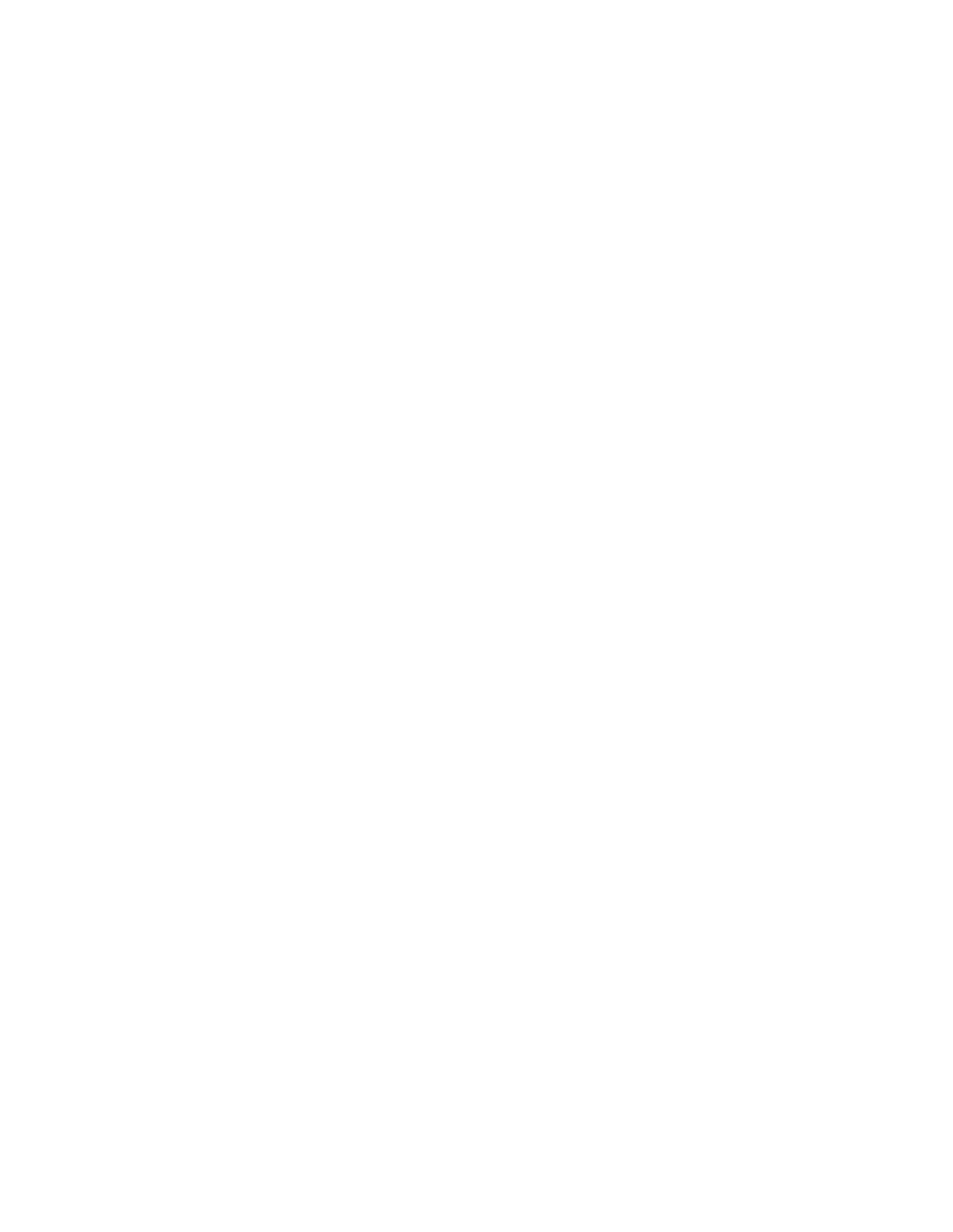| Account              | <b>PO #</b> | Vendor                                    | Description            | Payment | Account Total |
|----------------------|-------------|-------------------------------------------|------------------------|---------|---------------|
|                      |             |                                           |                        |         |               |
|                      |             | 214671 AVTECH INSTITUTE                   | Romeo G.               | 800.00  |               |
|                      |             | 214675 AVTECH INSTITUTE                   | Mark D.                | 800.00  |               |
|                      |             | 214620 BLOOMFIELD COLLEGE                 | Andrew C.              | 800.00  |               |
|                      |             | 214657 BLOOMFIELD COLLEGE                 | Joseph E.F.            | 800.00  |               |
|                      |             | 214664 EZ WHEELS DRIVING SCHOOL           | Melvin P.              | 714.00  |               |
|                      |             | 214626 JERSEY TRACTOR TRAILER             | Michael D.-S.          | 800.00  |               |
|                      |             | 214628 JERSEY TRACTOR TRAILER             | Edward H.              | 800.00  |               |
|                      |             | 214669 RUTGERS CENTER FOR CONTINUING      | Jennifer K.            | 699.00  |               |
|                      |             | 214751 EZ WHEELS DRIVING SCHOOL           | Mohsin R.A.            | 714.00  |               |
|                      |             | 214752 EZ WHEELS DRIVING SCHOOL           | Esteban D.L.T.         | 774.00  |               |
|                      |             | 214742 KAREN H MESSINA                    | MS Office, Excel 2016. | 120.00  |               |
|                      |             | 214742 KAREN H MESSINA                    | MS Office Word 2016.   | 120.00  |               |
|                      |             | 214746 WILLIAM PATERSON UNIVERSITY        | Ralph S.               | 379.24  |               |
|                      |             | 214749 WILLIAM PATERSON UNIVERSITY        | Yosef P.               | 375.00  |               |
|                      |             | 214655 WINSOR'S TRACTOR TRAILER           | Seth B.                | 800.00  |               |
|                      |             | 214662 BTII INSTITUTE, LLC                | Brian Mc.              | 800.00  |               |
|                      |             | 214875 EZ WHEELS DRIVING SCHOOL           | Steve V.               | 774.00  |               |
| 02-213-41-742030-391 |             | WIOA Dislocated Worker $(7/1/18-6/30/20)$ | TOTAL FOR ACCOUNT      |         | 11,069.24     |

Pussice D., Cole School.<br>
251.00 Judith O., Work experience. 251.00

21.00 Phillips S., Work Placement. 251.00<br>251.00 Phillips

TOTAL for WIA: Incentive Grant  $11,069.24$ 

#### DEPARTMENT 742040

 PHILLIPSBURG SCHOOL BASED Follow-up 206.00 PHILLIPSBURG SCHOOL BASED Follow-up 206.00 PHILLIPSBURG SCHOOL BASED Justice D., Core Service. 400.00 214636 PHILLIPSBURG SCHOOL BASED PHILLIPSBURG SCHOOL BASED HSE 622.00 PHILLIPSBURG SCHOOL BASED Adam W., Work placement 251.00 PHILLIPSBURG SCHOOL BASED GED (HSE) Reimbursement. 1,157.75 214640 PHILLIPSBURG SCHOOL BASED 214641 PHILLIPSBURG SCHOOL BASED PHILLIPSBURG SCHOOL BASED Bryonna P. 400.00 PHILLIPSBURG SCHOOL BASED Semaj F. 400.00 PHILLIPSBURG SCHOOL BASED Joseph G. 400.00 214870 PHILLIPSBURG SCHOOL BASED PHILLIPSBURG SCHOOL BASED Work Placement 251.00 214634 PHILLIPSBURG SCHOOL BASED Carlos L., Retention 206.00<br>214634 PHILLIPSBURG SCHOOL BASED Follow-up 206.00 214634 PHILLIPSBURG SCHOOL BASED Drew D., Retention 206.00<br>214634 PHILLIPSBURG SCHOOL BASED Follow-up 206.00<br>214634 PHILLIPSBURG SCHOOL BASED Justice D., HSE 603.00 214634 PHILLIPSBURG SCHOOL BASED Justice D., HSE 603.00<br>214635 PHILLIPSBURG SCHOOL BASED Justice D., Core Service. 400.00 PHILLIPSBURG SCHOOL BASED Nicklaus K., HSE Prep 1,000.00 PHILLIPSBURG SCHOOL BASED Robert H., HSE 622.00 PHILLIPSBURG SCHOOL BASED Work Placement 251.00 PHILLIPSBURG SCHOOL BASED Bryonna P., Work Experience 251.00 PHILLIPSBURG SCHOOL BASED Anton DeG., Work Experience 251.00 PHILLIPSBURG SCHOOL BASED Juliannah M., HSE Prep 1,000.00 PHILLIPSBURG SCHOOL BASED Jonathan S., Work Placement 251.00 PHILLIPSBURG SCHOOL BASED Michael I., Retention 212.00 PHILLIPSBURG SCHOOL BASED Follow-up 212.00 PHILLIPSBURG SCHOOL BASED Robert H. 400.00 PHILLIPSBURG SCHOOL BASED Skylin L, Work Experience 251.00 PHILLIPSBURG SCHOOL BASED Nasir L., Work Experience 251.00 02-213-41-742040-391 WIOA Youth (7/1/18-6/30/20) TOTAL FOR ACCOUNT 10,762.75

TOTAL for DEPARTMENT 742040 10,762.75

#### DEPARTMENT 742105

| 214672 AVTECH INSTITUTE                  | Roger C.                 | 1,232.00 |
|------------------------------------------|--------------------------|----------|
| 214677 AVTECH INSTITUTE                  | Omayra V.                | 1,232.00 |
| 214638 DONNA BUCHANAN                    |                          | 57.88    |
| 211149 CASAS-COMPREHENSIVE ADULT STUDENT |                          | 109.56   |
| 213286 LONGFELLOWS SANDWICH DELI         |                          | 15.92    |
| 211559 METRO MEDIA INC.                  |                          | 14.24    |
| 211560 PLANNED RETIREMENT CONSULTANTS    |                          | 169.20   |
| 212779 PLIC SBD GRAND ISLAND             | Account # 1062765-10001. | 33.50    |
|                                          |                          |          |



============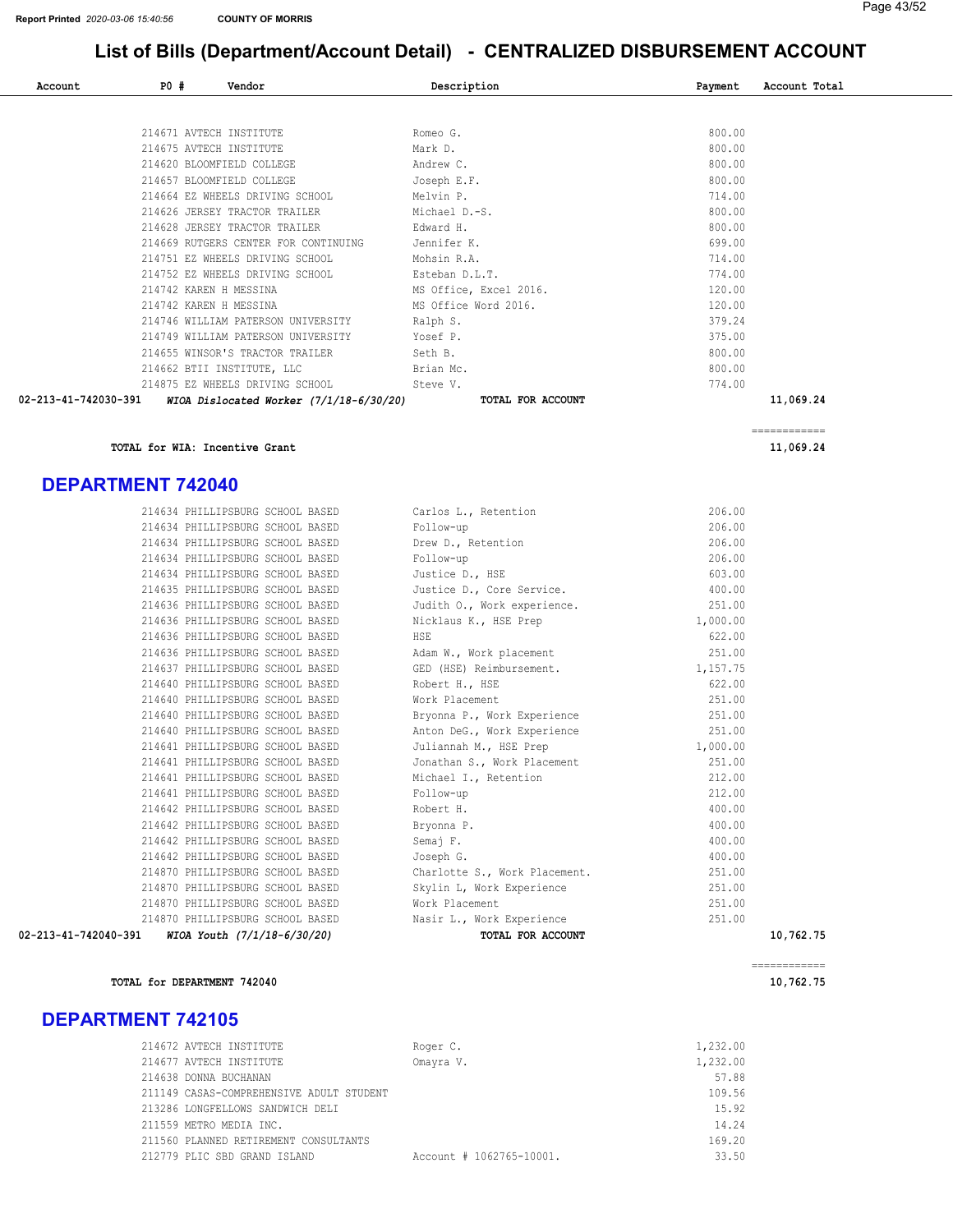| Account              | P0#                      | Vendor                               | Description       | Payment  | Account Total |
|----------------------|--------------------------|--------------------------------------|-------------------|----------|---------------|
|                      |                          |                                      |                   |          |               |
|                      | <b>DEPARTMENT 742105</b> |                                      |                   |          |               |
|                      |                          | 213671 W.B. MASON COMPANY INC        |                   | 13.59    |               |
|                      |                          | 213671 W.B. MASON COMPANY INC        |                   | 13.59    |               |
|                      |                          | 213671 W.B. MASON COMPANY INC        |                   | 13.59    |               |
|                      |                          | 213672 W.B. MASON COMPANY INC        |                   | 13.59    |               |
|                      |                          | 213672 W.B. MASON COMPANY INC        |                   | 13.59    |               |
|                      |                          | 213673 W.B. MASON COMPANY INC        |                   | 0.15     |               |
|                      |                          | 214670 ROBOTECH CAD SOLUTIONS        | Maryan H.         | 1,600.00 |               |
|                      |                          | 214639 KELLY O'NEILL-MCGUIRE         |                   | 37.18    |               |
|                      | 214667 STACY BITONDO     |                                      |                   | 4.90     |               |
|                      |                          | 214647 WARREN COUNTY COMMUNITY COLL. | Tania M.          | 3,200.00 |               |
|                      |                          | 214649 WARREN COUNTY COMMUNITY COLL. | Makayla W.        | 1,429.00 |               |
|                      |                          | 214650 WARREN COUNTY COMMUNITY COLL. | Shannon C.        | 1,429.00 |               |
|                      |                          | 214651 WARREN COUNTY COMMUNITY COLL. | Dorothy P.        | 569.78   |               |
|                      |                          | 214653 WARREN COUNTY COMMUNITY COLL. | Alyssa L.,        | 2,079.00 |               |
|                      |                          | 214666 WARREN COUNTY COMMUNITY COLL. | Amanda C.         | 2,079.00 |               |
|                      |                          | 214646 WARREN COUNTY COMMUNITY COLL. | Virginia S.       | 3,200.00 |               |
|                      |                          | 214750 EZ WHEELS DRIVING SCHOOL      | Paul G.           | 2,856.00 |               |
|                      |                          | 214874 ENTREPRENEURIAL U. LLC        | Neil N.           | 2,150.00 |               |
| 02-213-41-742105-391 |                          | WIOA Adult (7/1/19-6/30/21)          | TOTAL FOR ACCOUNT |          | 23,586.54     |

#### TOTAL for DEPARTMENT 742105 23,586.54

#### DEPARTMENT 742110

| 214431 RAMAPO COLLEGE OF NJ              | Alan K.                                  | 3,200.00 |
|------------------------------------------|------------------------------------------|----------|
| 214493 ROSARIO NUNEZ                     | Certified Medical Administrative Assista | 120.46   |
| 214493 ROSARIO NUNEZ                     | Certified Electronic Health Record Speci | 123.92   |
| 214673 AVTECH INSTITUTE                  | Diana L.                                 | 1,176.00 |
| 214674 AVTECH INSTITUTE                  | Myrna G.                                 | 1,232.00 |
| 214678 AVTECH INSTITUTE                  | Katherine C.                             | 462.23   |
| 214679 AVTECH INSTITUTE                  | Afroza P.                                | 524.45   |
| 214680 AVTECH INSTITUTE                  | Jennifer C.                              | 960.00   |
| 214661 BTII INSTITUTE, LLC               | Robert R.                                | 1,776.00 |
| 214663 BTII INSTITUTE, LLC               | Adam M.                                  | 1,656.00 |
| 214668 BLOOMFIELD COLLEGE                | Kelly H. L.                              | 3,200.00 |
| 214638 DONNA BUCHANAN                    | Travel from 9/17/19 to 1/27/2020.        | 159.18   |
| 214665 EZ WHEELS DRIVING SCHOOL          | Nelson J.                                | 1,652.92 |
| 211149 CASAS-COMPREHENSIVE ADULT STUDENT | Test Booklets, Reading, Math, Answer She | 290.33   |
| 214618 FORTIS INSTITUTE                  | Veronica B.                              | 660.30   |
| 213286 LONGFELLOWS SANDWICH DELI         | WDB Meeting - Sandwich platter for (10)  | 43.78    |
| 211559 METRO MEDIA INC.                  | Ad for WDB - Morris County Magazine Wint | 39.16    |
| 211560 PLANNED RETIREMENT CONSULTANTS    | Consultation services for the plan year  | 465.30   |
| 212779 PLIC SBD GRAND ISLAND             | Premium for the Month of 01/1/2020 to 01 | 92.14    |
| 213674 TELESEARCH INC                    | Leslie C., W/E 1/26/2020.                | 55.76    |
| 213671 W.B. MASON COMPANY INC            | Bottled water (5) gal. jugs (19)         | 37.36    |
| 213671 W.B. MASON COMPANY INC            | Bottled water (5) gal. jugs (19)         | 37.36    |
| 213671 W.B. MASON COMPANY INC            | Bottled water (5) gal. jugs (19)         | 37.36    |
| 213672 W.B. MASON COMPANY INC            | Bottled water (5) gal. jugs (19)         | 37.36    |
| 213672 W.B. MASON COMPANY INC            | Bottled water (5)gal. jugs (19)          | 37.36    |
| 213673 W.B. MASON COMPANY INC            | Water Cooler Rental                      | 0.42     |
| 214622 LASCOMP INSTITUTE OF IT           | Annick K.                                | 3,200.00 |
| 214623 LASCOMP INSTITUTE OF IT           | Otho H.                                  | 3,200.00 |
| 214619 NATIONAL CAREER INSTITUTE         | Martin S.                                | 3,200.00 |
| 214629 RAMAPO COLLEGE OF NJ              | Shari M.                                 | 3,200.00 |
| 214630 RAMAPO COLLEGE OF NJ              | Jesse P.                                 | 3,200.00 |
| 214660 RAMAPO COLLEGE OF NJ              | Joanne S.                                | 3,200.00 |
| 214621 RUTGERS CENTER FOR CONTINUING     | Jose L.G.                                | 2,492.00 |
| 214658 RUTGERS CENTER FOR CONTINUING     | Timothy B.                               | 2,478.57 |
| 214659 RUTGERS CENTER FOR CONTINUING     | Thomas Di G., III                        | 2,990.00 |
| 214639 KELLY O'NEILL-MCGUIRE             | Travel from 11/4/2019 to 1/23/2020.      | 100.51   |
| 214667 STACY BITONDO                     | Travel for 28/18/2020.                   | 13.23    |
| 214645 WARREN COUNTY COMMUNITY COLL.     | Susan S.                                 | 3,200.00 |
| 214648 WARREN COUNTY COMMUNITY COLL.     | Coleen T.                                | 2,840.00 |
| 214754 AVTECH INSTITUTE                  | Robert P.                                | 1,240.00 |

============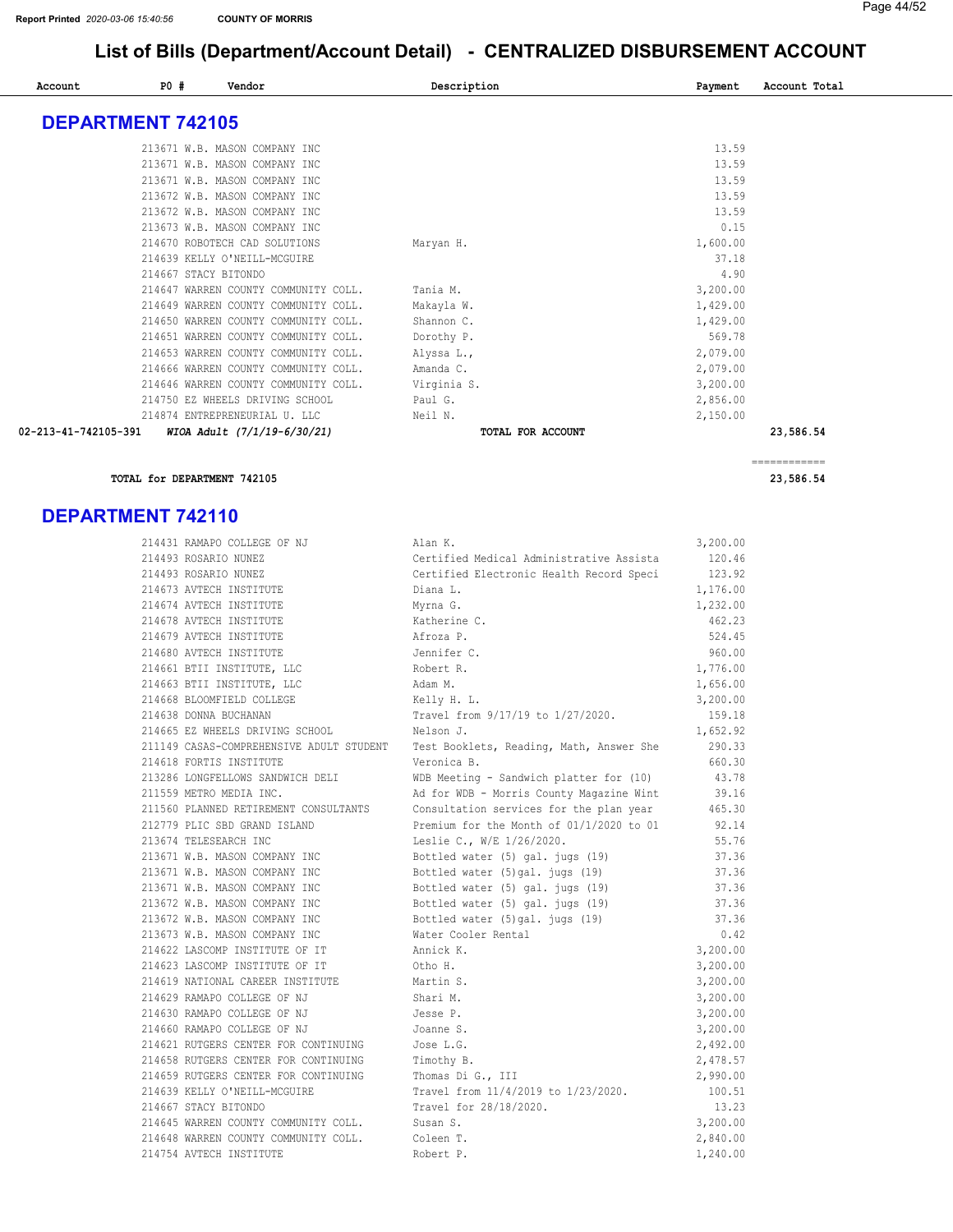| Account                  | P0#                         | Vendor                                                         | Description                          | Payment        | Account Total |
|--------------------------|-----------------------------|----------------------------------------------------------------|--------------------------------------|----------------|---------------|
| <b>DEPARTMENT 742110</b> |                             |                                                                |                                      |                |               |
|                          |                             | 214745 WARREN COUNTY COMMUNITY COLL.                           | Roxanne N.D.                         | 3,200.00       |               |
|                          |                             | 214747 WILLIAM PATERSON UNIVERSITY                             | Ralph QQ.                            | 2,035.60       |               |
|                          |                             | 214748 WILLIAM PATERSON UNIVERSITY                             | Roy N.                               | 422.00         |               |
|                          |                             | 214753 WILLIAM PATERSON UNIVERSITY                             | Giorgio B.                           | 2,436.00       |               |
|                          |                             | 214873 ENTREPRENEURIAL U. LLC                                  | Luz S.                               | 2,150.00       |               |
|                          |                             | 214990 COUNTY OF MORRIS                                        | 2ND HALF FEBRUARY 2020 METERED MAIL  | 137.95         |               |
|                          |                             |                                                                | TOTAL FOR ACCOUNT                    |                | 66,213.01     |
|                          |                             |                                                                |                                      |                | ------------  |
|                          | TOTAL for DEPARTMENT 742110 |                                                                |                                      |                | 66,213.01     |
| <b>DEPARTMENT 742120</b> |                             |                                                                |                                      |                |               |
|                          | 214638 DONNA BUCHANAN       |                                                                |                                      | 75.97          |               |
|                          |                             | 214257 KIMBERLY JOHNSON                                        | Travel from 10/8/2019 to 11/25/2019. | 79.31          |               |
|                          |                             | 211149 CASAS-COMPREHENSIVE ADULT STUDENT                       |                                      | 147.91         |               |
|                          |                             | 213286 LONGFELLOWS SANDWICH DELI                               |                                      | 20.89          |               |
|                          |                             | 211559 METRO MEDIA INC.                                        |                                      | 18.69          |               |
|                          |                             | 211560 PLANNED RETIREMENT CONSULTANTS                          |                                      | 222.08         |               |
|                          |                             | 212779 PLIC SBD GRAND ISLAND                                   |                                      | 43.97          |               |
|                          | 213674 TELESEARCH INC       |                                                                |                                      | 26.62          |               |
|                          |                             | 213671 W.B. MASON COMPANY INC                                  |                                      | 17.84          |               |
|                          |                             | 213671 W.B. MASON COMPANY INC                                  |                                      | 17.84          |               |
|                          |                             | 213671 W.B. MASON COMPANY INC                                  |                                      | 17.84          |               |
|                          |                             | 213672 W.B. MASON COMPANY INC                                  |                                      | 17.84<br>17.84 |               |
|                          |                             | 213672 W.B. MASON COMPANY INC<br>213673 W.B. MASON COMPANY INC |                                      | 0.20           |               |
|                          |                             | 214631 PHILLIPSBURG SCHOOL BASED                               | Chloe H., Intake                     | 968.00         |               |
|                          |                             | 214631 PHILLIPSBURG SCHOOL BASED                               | LS/PET                               | 1,020.00       |               |
|                          |                             | 214631 PHILLIPSBURG SCHOOL BASED                               | Iddris S., Intake                    | 968.00         |               |
|                          |                             | 214631 PHILLIPSBURG SCHOOL BASED                               | LS/PET                               | 1,020.00       |               |
|                          |                             | 214632 PHILLIPSBURG SCHOOL BASED                               | Kyle M., Intake                      | 968.00         |               |
|                          |                             | 214632 PHILLIPSBURG SCHOOL BASED                               | LS/PET                               | 1,020.00       |               |
|                          |                             | 214632 PHILLIPSBURG SCHOOL BASED                               | Alexis A., Intake                    | 968.00         |               |
|                          |                             | 214632 PHILLIPSBURG SCHOOL BASED                               | LS/PET                               | 1,020.00       |               |
|                          |                             | 214632 PHILLIPSBURG SCHOOL BASED                               | Madison B., Intake                   | 968.00         |               |
|                          |                             | 214632 PHILLIPSBURG SCHOOL BASED                               | LS/PET                               | 1,020.00       |               |
|                          |                             | 214633 PHILLIPSBURG SCHOOL BASED                               | James P., Intake                     | 968.00         |               |
|                          |                             | 214633 PHILLIPSBURG SCHOOL BASED                               | LS/PET                               | 1,020.00       |               |
|                          |                             | 214633 PHILLIPSBURG SCHOOL BASED                               | Nazir J., Intake                     | 968.00         |               |
|                          |                             | 214633 PHILLIPSBURG SCHOOL BASED                               | LS/PET                               | 1,020.00       |               |
|                          |                             | 214643 PHILLIPSBURG SCHOOL BASED                               | Amber B., HSE Prep                   | 1,020.00       |               |
|                          |                             | 214643 PHILLIPSBURG SCHOOL BASED                               | HSE                                  | 635.00         |               |
|                          |                             | 214643 PHILLIPSBURG SCHOOL BASED                               | Georgianna D., HSE Prep              | 1,020.00       |               |
|                          |                             | 214652 WARREN COUNTY COMMUNITY COLL.                           | Regina S.                            | 2,079.00       |               |
|                          |                             | 214654 WARREN COUNTY COMMUNITY COLL.                           | Travis H.                            | 2,079.00       |               |
|                          |                             | 214871 PHILLIPSBURG SCHOOL BASED                               | Chani C., HSE Prep                   | 1,020.00       |               |
|                          |                             | 214871 PHILLIPSBURG SCHOOL BASED                               | Work Experience                      | 256.00         |               |
|                          |                             | 214871 PHILLIPSBURG SCHOOL BASED                               | Mya N., HSE Prep                     | 1,020.00       |               |
|                          |                             | 214871 PHILLIPSBURG SCHOOL BASED                               | HSE                                  | 635.00         |               |
| 02-213-41-742120-391     |                             | WIOA Youth (7/1/19-6/30/21)                                    | TOTAL FOR ACCOUNT                    |                | 24,404.84     |
|                          |                             |                                                                |                                      |                | ------------  |
|                          | TOTAL for DEPARTMENT 742120 |                                                                |                                      |                | 24,404.84     |

#### DEPARTMENT 758910

|                      | 203795 PEOUANNOCK TOWNSHIP          | Pequannock Alliance FY19 04 Expenditures | 8,541.68 |
|----------------------|-------------------------------------|------------------------------------------|----------|
| 02-213-41-758910-392 | Municipal Alliance (7/1/18-6/30/19) | TOTAL FOR ACCOUNT                        | 8,541.68 |
|                      |                                     |                                          |          |

TOTAL for DEPARTMENT 758910 [8,541.68](https://8,541.68)

============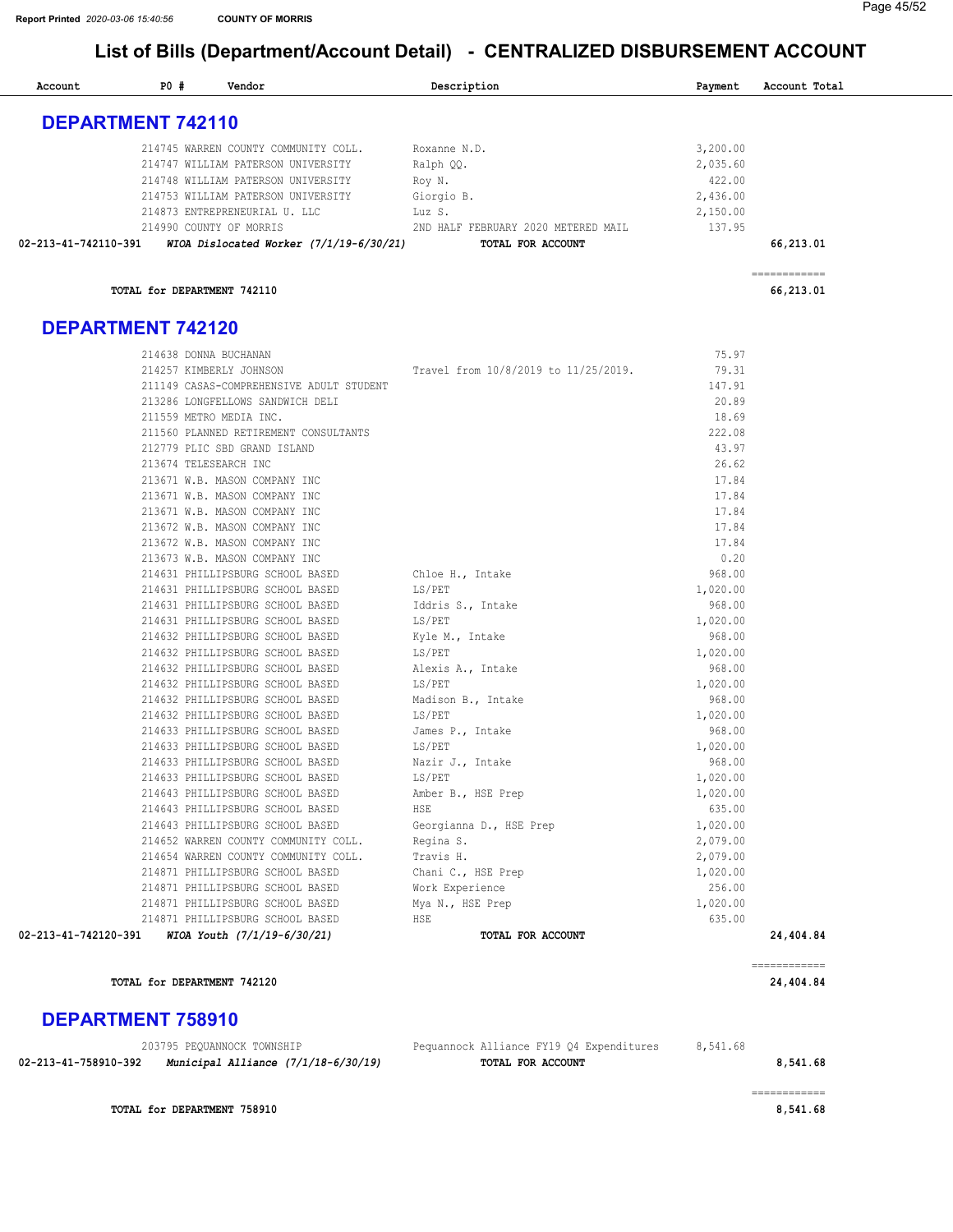| Account              | P0#                                              | Vendor                                                                   | Description                                                   | Payment          | Account Total             |
|----------------------|--------------------------------------------------|--------------------------------------------------------------------------|---------------------------------------------------------------|------------------|---------------------------|
|                      |                                                  |                                                                          |                                                               |                  |                           |
|                      | 212700 MENDHAM BOROUGH                           |                                                                          | McNichol (10/4/19) Instruct. Misc.                            | 220.00           |                           |
|                      | 212700 MENDHAM BOROUGH                           |                                                                          | McNichol (10/10/19)                                           | 220.00           |                           |
|                      | 212700 MENDHAM BOROUGH                           |                                                                          | McNichol (10/25/19)                                           | 220.00           |                           |
|                      | 212700 MENDHAM BOROUGH                           |                                                                          | McNichol (10/28/19)                                           | 220.00           |                           |
|                      | 212700 MENDHAM BOROUGH                           |                                                                          | McNichol (10/28/19)                                           | 220.00<br>330.00 |                           |
|                      | 212700 MENDHAM BOROUGH<br>212700 MENDHAM BOROUGH |                                                                          | McNichol (10/30/19) Instruct. Misc.<br>McNichol (11/19/19)    | 220.00           |                           |
|                      | 212700 MENDHAM BOROUGH                           |                                                                          | McNichol (11/21/19)                                           | 220.00           |                           |
|                      | 212700 MENDHAM BOROUGH                           |                                                                          | McNichol (11/29/19)                                           | 357.50           |                           |
|                      | 212700 MENDHAM BOROUGH                           |                                                                          | McNichol (1214/19)                                            | 220.00           |                           |
|                      | 212700 MENDHAM BOROUGH                           |                                                                          | McNichol (12/16/19) (Misc.)                                   | 220.00           |                           |
|                      | 212700 MENDHAM BOROUGH                           |                                                                          | McNichol (12/24/2019)                                         | 220.00           |                           |
| 02-213-41-774005-391 |                                                  | DRE Call Out (10/1/19-9/30/20)                                           | TOTAL FOR ACCOUNT                                             |                  | 2,887.50                  |
|                      |                                                  | TOTAL for Vehicular Homicide Unit                                        |                                                               |                  | ============<br>2,887.50  |
|                      | <b>DEPARTMENT 786925</b>                         |                                                                          |                                                               |                  |                           |
|                      |                                                  | 214798 TOWNSHIP OF ROXBURY                                               | Q3 SCDRTAP July-Sept 2019                                     | 1,527.75         |                           |
|                      |                                                  | 214798 TOWNSHIP OF ROXBURY                                               | Q4 SCDRTAP Oct-Dec 2019                                       | 1,527.75         |                           |
| 02-213-41-786925-394 |                                                  | MAPS (1/1/19-12/31/19)                                                   | TOTAL FOR ACCOUNT                                             |                  | 3,055.50                  |
|                      | TOTAL for DEPARTMENT 786925                      |                                                                          |                                                               |                  | ============<br>3,055.50  |
|                      | <b>Project Lifesaver Program</b>                 |                                                                          |                                                               |                  |                           |
|                      |                                                  | 213770 PROJECT LIFESAVER, INC.                                           | QUOTE #200003592 - ITEM #CSOTX.2-YR - Tr                      | 1,625.00         |                           |
|                      |                                                  | 213770 PROJECT LIFESAVER, INC.                                           | ITEM #LWBW - Bands 1/2" WHITE Vinyl                           | 175.00           |                           |
|                      |                                                  | 213770 PROJECT LIFESAVER, INC.                                           | ITEM #CS30BAT - Battery Wafer Style                           | 95.00            |                           |
|                      |                                                  | 213770 PROJECT LIFESAVER, INC.                                           | Shipping                                                      | 23.45            |                           |
| 02-213-41-806505-395 |                                                  | Project Lifesaver Program Private Grant                                  | TOTAL FOR ACCOUNT                                             |                  | 1,918.45                  |
|                      |                                                  | TOTAL for Project Lifesaver Program                                      |                                                               |                  | ------------<br>1,918.45  |
| <b>FY08 SCAAP</b>    |                                                  |                                                                          |                                                               |                  |                           |
|                      |                                                  | 211260 BINSKY SERVICE LLC                                                | HOT WATER TANK PER PROPOSAL DATED 10/28/                      | 36,500.00        |                           |
| 02-213-41-806815-391 |                                                  | FY08 - FY18 SCAAP Program                                                | TOTAL FOR ACCOUNT                                             |                  | 36,500.00                 |
|                      | TOTAL for FY08 SCAAP                             |                                                                          |                                                               |                  | ------------<br>36,500.00 |
|                      | DEPARTMENT 860060                                |                                                                          |                                                               |                  |                           |
|                      | 211424 CDW GOVERNMENT                            |                                                                          | HP Smart Buy 255 G7 15.6"                                     | 17,784.36        |                           |
|                      | 211424 CDW GOVERNMENT                            |                                                                          | HP Notebook Carrying Case                                     | 819.72           |                           |
| 02-213-41-860060-392 |                                                  | DOS 2020 Cmplt Cnt Cmsn(11/1/19-6/30/20)                                 | TOTAL FOR ACCOUNT                                             |                  | 18,604.08                 |
|                      | TOTAL for DEPARTMENT 860060                      |                                                                          |                                                               |                  | ------------<br>18,604.08 |
|                      | <b>DEPARTMENT 864695</b>                         |                                                                          |                                                               |                  |                           |
| 02-213-41-864695-391 |                                                  | 214836 AJM CONTRACTORS INC<br>2016 ATP - County Aid                      | Labor Materials & Services for the Milli<br>TOTAL FOR ACCOUNT | 38,601.44        | 38,601.44                 |
|                      | TOTAL for DEPARTMENT 864695                      |                                                                          |                                                               |                  | ------------<br>38,601.44 |
|                      | <b>DEPARTMENT 864703</b>                         |                                                                          |                                                               |                  |                           |
| 02-213-41-864703-392 |                                                  | 214740 CMS CONSTRUCTION INC.<br>Mill Rd/Watnong Brook (12/22/15-8/31/19) | Replacement of Bridge No. 1400-808 on Mi<br>TOTAL FOR ACCOUNT | 122,230.50       | 122,230.50                |
|                      |                                                  |                                                                          |                                                               |                  |                           |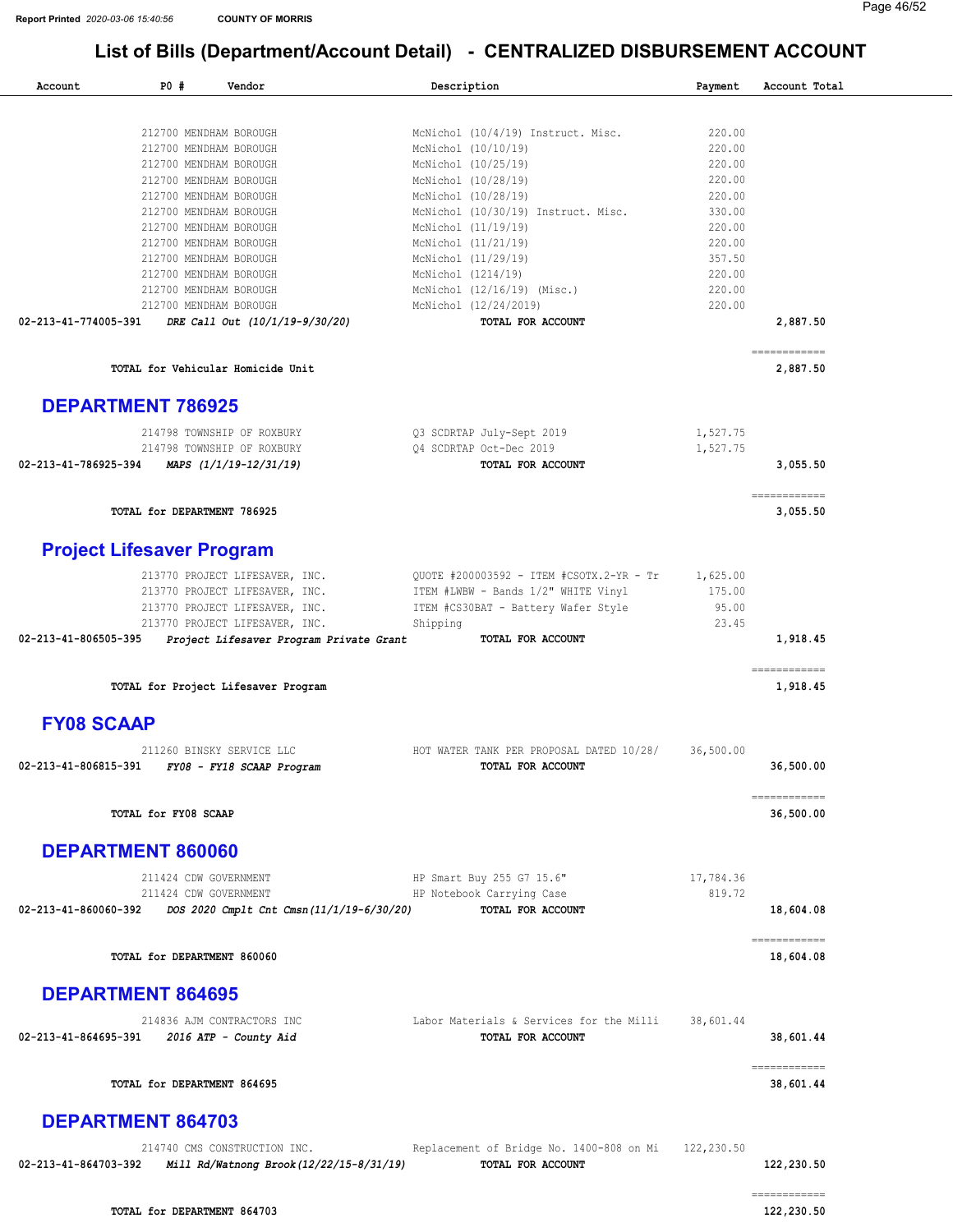| Account                  | P0# | Vendor                                                                | Description                                                                          | Payment    | Account Total              |
|--------------------------|-----|-----------------------------------------------------------------------|--------------------------------------------------------------------------------------|------------|----------------------------|
| <b>DEPARTMENT 864795</b> |     |                                                                       |                                                                                      |            |                            |
| 02-213-41-864795-391     |     | 214837 AJM CONTRACTORS INC<br>2017 ATP - County Aid (4/14/17-4/14/20) | Labor, Materials and Services for the Mi 13,913.16<br>TOTAL FOR ACCOUNT              |            | 13,913.16                  |
|                          |     | TOTAL for DEPARTMENT 864795                                           |                                                                                      |            | ============<br>13,913.16  |
| <b>DEPARTMENT 864895</b> |     |                                                                       |                                                                                      |            |                            |
|                          |     | 214838 AJM CONTRACTORS INC                                            | Labor, Materials and Services furnished 83,203.85                                    |            |                            |
|                          |     | 214808 J.A. ALEXANDER INC.                                            | Labor, Materials & Services for the Mill 17,539.73                                   |            |                            |
|                          |     | 214807 RIVERVIEW PAVING, INC.                                         | Labor, Materials and Services for the Mi                                             | 171,582.14 |                            |
|                          |     |                                                                       | 214806 RIVERVIEW PAVING, INC. Labor, Materials and Services for the Mi 17,774.06     |            |                            |
| 02-213-41-864895-391     |     | 2018 ATP - County Aid (3/13/18-3/13/21)                               | TOTAL FOR ACCOUNT                                                                    |            | 290,099.78                 |
|                          |     | TOTAL for DEPARTMENT 864895                                           |                                                                                      |            | ============<br>290,099.78 |
| <b>DEPARTMENT 864995</b> |     |                                                                       |                                                                                      |            |                            |
|                          |     |                                                                       | 214809 TOP LINE CONSTRUCTION CORP Labor, Materials and Services furnished 625,802.26 |            |                            |
| 02-213-41-864995-391     |     | 2019 ATP - County Aid (3/28/19-3/28/22)                               | TOTAL FOR ACCOUNT                                                                    |            | 625,802.26                 |
|                          |     | TOTAL for DEPARTMENT 864995                                           |                                                                                      |            | ------------<br>625,802.26 |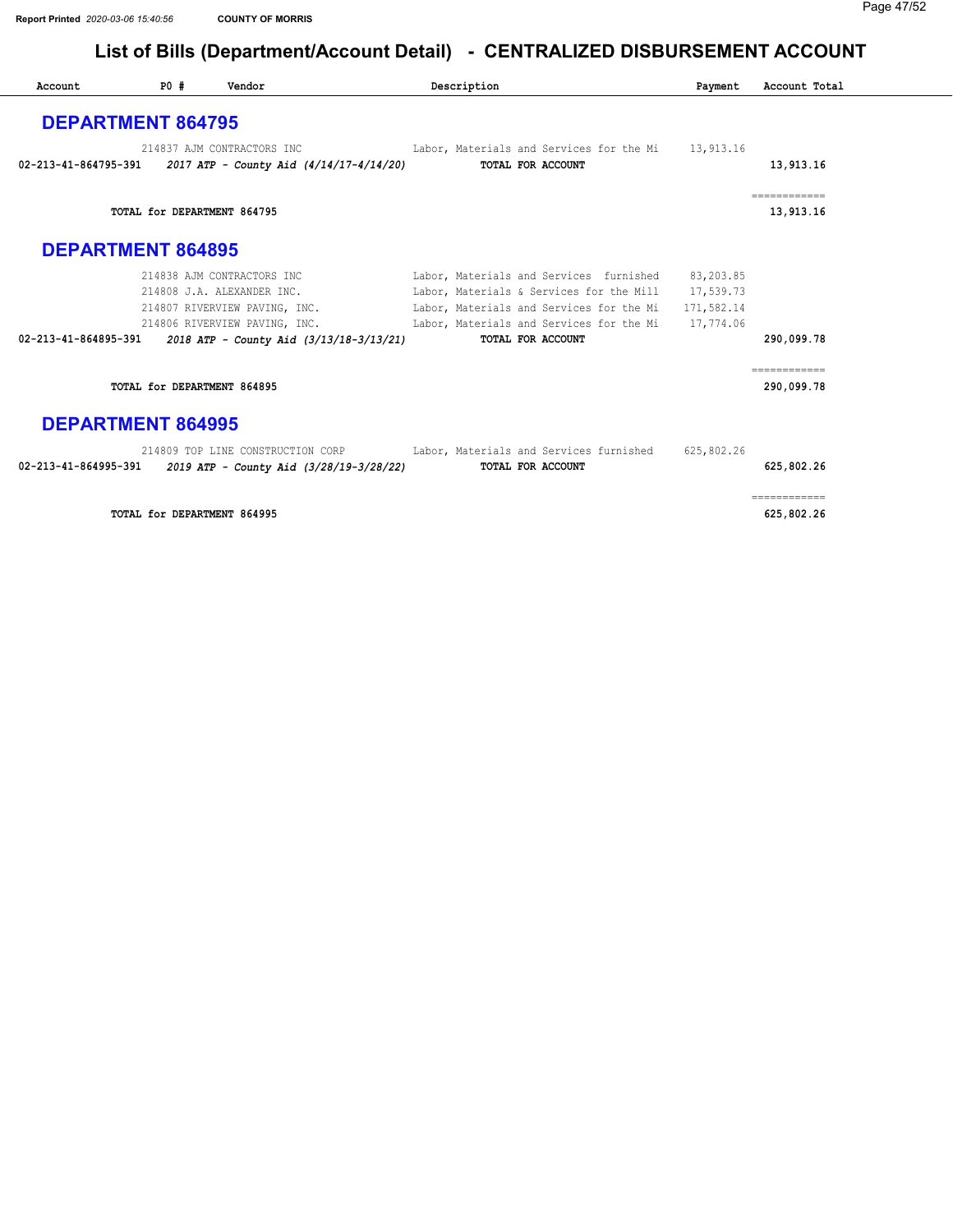County Capital

Account 20 PD # Vendor Payment Payment Payment Account Total Payment Account Total

| 214762 MFS CONSULTING ENGINEERS &<br>Construction Management Services Rendere<br>TOTAL FOR ACCOUNT                                                                                             | 7,995.87                       | 7,995.87                   |
|------------------------------------------------------------------------------------------------------------------------------------------------------------------------------------------------|--------------------------------|----------------------------|
| TOTAL for Abatmnt/demol-Fac on Greystone                                                                                                                                                       |                                | ============<br>7,995.87   |
|                                                                                                                                                                                                |                                |                            |
| 211866 GZA GEOENVIRONMENTAL, INC.<br>Preq#16871 - PES related to Constructio<br>TOTAL FOR ACCOUNT                                                                                              | 2,203.75                       | 2,203.75                   |
| TOTAL for Analy dam condition, rehab dams                                                                                                                                                      |                                | ============<br>2,203.75   |
|                                                                                                                                                                                                |                                |                            |
| 214858 ALDEN BAILEY RESTORATION CORP.<br>HALL REPAIRS AT THE COURTHOUSE<br><b>TOTAL FOR ACCOUNT</b>                                                                                            | 19,400.00                      | 19,400.00                  |
| TOTAL for Rpl Wood StructureVar Cty Fac                                                                                                                                                        |                                | ------------<br>19,400.00  |
|                                                                                                                                                                                                |                                |                            |
| 213046 TREASURER-STATE OF NEW JERSEY<br>NJ DEP Environmental Regulation - NJDES<br>TOTAL FOR ACCOUNT                                                                                           | 450.00                         | 450.00                     |
| Mt Hope Quary - 2019 Stone on $12/17/19$ T<br>Mt Hope Quary - 2019 Stone on $12/31/19$ T<br>PReq#69593 - Rehab of Canty's Lake Dam E<br>211861 RON-JON CONSTRUCTION CORP.<br>TOTAL FOR ACCOUNT | 1,313.79<br>616.78<br>8,600.00 | 10,530.57                  |
| TOTAL for Analysis/Rehab Dam Conditions                                                                                                                                                        |                                | ============<br>10,980.57  |
|                                                                                                                                                                                                |                                |                            |
| 214859 ACCURATE CONSTRUCTION INC.<br>Work Performed and Materials furnished t<br>InstalTurfFields/PhaseIICentrlPk-PblcWrk<br><b>TOTAL FOR ACCOUNT</b>                                          | 162,503.60                     | 162,503.60                 |
|                                                                                                                                                                                                |                                | ------------<br>162,503.60 |
|                                                                                                                                                                                                |                                |                            |
| Fieldseeker Office & Mobile Software Lic<br>TOTAL FOR ACCOUNT<br>Purchase of Argo All Terrain Vehicle                                                                                          | 22,676.76                      | 22,676.76                  |
|                                                                                                                                                                                                |                                | ============<br>22,676.76  |
|                                                                                                                                                                                                |                                |                            |
| Labor, Materials and Services for the Mi<br>Road Resurfacing, MV arking lot, Railrd<br>TOTAL FOR ACCOUNT                                                                                       |                                | 53,669.64                  |
|                                                                                                                                                                                                |                                | ------------<br>53,669.64  |
|                                                                                                                                                                                                |                                |                            |
|                                                                                                                                                                                                |                                | 53,669.64                  |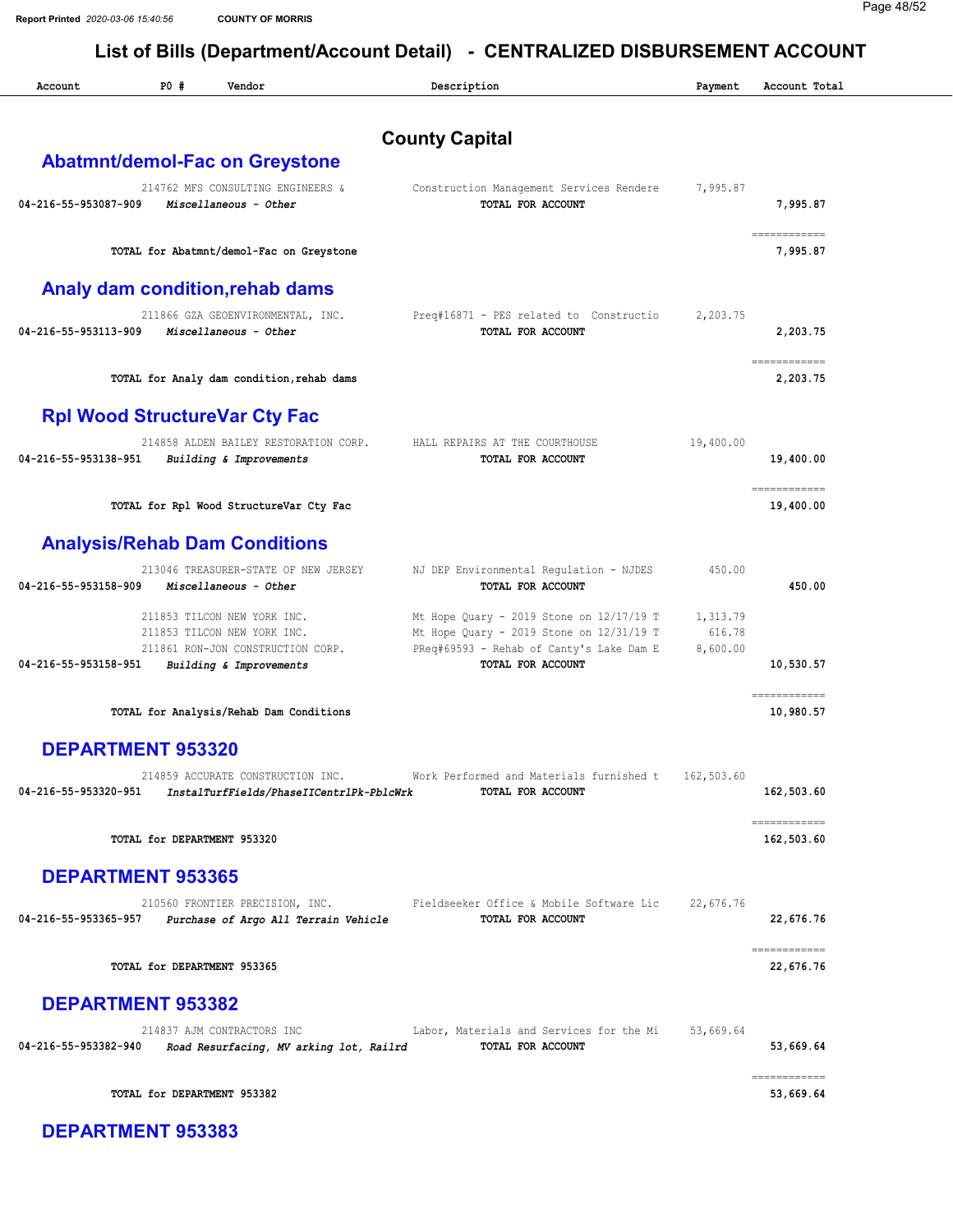| Account                  | P0#                         | Vendor                                                                                                                                                                                                                                                             | Description                                                                                                                                                                                                                                                                                                                          | Payment                                                                                | Account Total                                                                                                                                                                                                                                                                                                                                                                                                                                                                                         |
|--------------------------|-----------------------------|--------------------------------------------------------------------------------------------------------------------------------------------------------------------------------------------------------------------------------------------------------------------|--------------------------------------------------------------------------------------------------------------------------------------------------------------------------------------------------------------------------------------------------------------------------------------------------------------------------------------|----------------------------------------------------------------------------------------|-------------------------------------------------------------------------------------------------------------------------------------------------------------------------------------------------------------------------------------------------------------------------------------------------------------------------------------------------------------------------------------------------------------------------------------------------------------------------------------------------------|
| <b>DEPARTMENT 953383</b> |                             |                                                                                                                                                                                                                                                                    |                                                                                                                                                                                                                                                                                                                                      |                                                                                        |                                                                                                                                                                                                                                                                                                                                                                                                                                                                                                       |
| 04-216-55-953383-940     |                             | 214033 NICK'S FLOOR COVERING, INC.<br>B&G Interior Building Improvements                                                                                                                                                                                           | FREEHOLDERS - CARPET INSTALLATION<br>TOTAL FOR ACCOUNT                                                                                                                                                                                                                                                                               | 800.00                                                                                 | 2,875.00                                                                                                                                                                                                                                                                                                                                                                                                                                                                                              |
|                          | TOTAL for DEPARTMENT 953383 |                                                                                                                                                                                                                                                                    |                                                                                                                                                                                                                                                                                                                                      |                                                                                        | $\begin{minipage}{0.03\linewidth} \begin{tabular}{l} \multicolumn{2}{l}{} & \multicolumn{2}{l}{} & \multicolumn{2}{l}{} \\ \multicolumn{2}{l}{} & \multicolumn{2}{l}{} & \multicolumn{2}{l}{} \\ \multicolumn{2}{l}{} & \multicolumn{2}{l}{} & \multicolumn{2}{l}{} \\ \multicolumn{2}{l}{} & \multicolumn{2}{l}{} & \multicolumn{2}{l}{} \\ \multicolumn{2}{l}{} & \multicolumn{2}{l}{} & \multicolumn{2}{l}{} \\ \multicolumn{2}{l}{} & \multicolumn{2}{l}{} & \multicolumn{2}{l}{} \\$<br>2,875.00 |
| <b>DEPARTMENT 953385</b> |                             |                                                                                                                                                                                                                                                                    |                                                                                                                                                                                                                                                                                                                                      |                                                                                        |                                                                                                                                                                                                                                                                                                                                                                                                                                                                                                       |
| 04-216-55-953385-940     |                             | 214468 DESESA ENGINEERING CO., INC.<br>Replace Repair Upgrade HVAC Var. Build                                                                                                                                                                                      | HOMELESS SOLUTIONS HVAC UPGRADE<br>TOTAL FOR ACCOUNT                                                                                                                                                                                                                                                                                 | 28,720.00                                                                              | 28,720.00                                                                                                                                                                                                                                                                                                                                                                                                                                                                                             |
|                          | TOTAL for DEPARTMENT 953385 |                                                                                                                                                                                                                                                                    |                                                                                                                                                                                                                                                                                                                                      |                                                                                        | ------------<br>28,720.00                                                                                                                                                                                                                                                                                                                                                                                                                                                                             |
| <b>DEPARTMENT 953417</b> |                             |                                                                                                                                                                                                                                                                    |                                                                                                                                                                                                                                                                                                                                      |                                                                                        |                                                                                                                                                                                                                                                                                                                                                                                                                                                                                                       |
| 04-216-55-953417-909     |                             | PublicWorks-EnviroClean-Greyst/HanovrGar                                                                                                                                                                                                                           | 214856 BRINKERHOFF ENVIRONMENTAL SERVICES, Professional Services for the Hanover DP<br>TOTAL FOR ACCOUNT                                                                                                                                                                                                                             | 11,977.48                                                                              | 11,977.48                                                                                                                                                                                                                                                                                                                                                                                                                                                                                             |
|                          | TOTAL for DEPARTMENT 953417 |                                                                                                                                                                                                                                                                    |                                                                                                                                                                                                                                                                                                                                      |                                                                                        | ============<br>11,977.48                                                                                                                                                                                                                                                                                                                                                                                                                                                                             |
| <b>DEPARTMENT 953418</b> |                             |                                                                                                                                                                                                                                                                    |                                                                                                                                                                                                                                                                                                                                      |                                                                                        |                                                                                                                                                                                                                                                                                                                                                                                                                                                                                                       |
| 04-216-55-953418-909     |                             | 203457 THE ENTECH GROUP INC<br>PublicWork-Bridge/DrainDesign&Recon/Repl                                                                                                                                                                                            | Quote to provide Engineering services to<br>TOTAL FOR ACCOUNT                                                                                                                                                                                                                                                                        | 13,282.63                                                                              | 13,282.63                                                                                                                                                                                                                                                                                                                                                                                                                                                                                             |
|                          | TOTAL for DEPARTMENT 953418 |                                                                                                                                                                                                                                                                    |                                                                                                                                                                                                                                                                                                                                      |                                                                                        | ============<br>13,282.63                                                                                                                                                                                                                                                                                                                                                                                                                                                                             |
| <b>DEPARTMENT 953419</b> |                             |                                                                                                                                                                                                                                                                    |                                                                                                                                                                                                                                                                                                                                      |                                                                                        |                                                                                                                                                                                                                                                                                                                                                                                                                                                                                                       |
| 04-216-55-953419-951     |                             | 214838 AJM CONTRACTORS INC<br>214808 J.A. ALEXANDER INC.<br>214836 AJM CONTRACTORS INC<br>214837 AJM CONTRACTORS INC<br>214807 RIVERVIEW PAVING, INC.<br>214806 RIVERVIEW PAVING, INC.<br>214806 RIVERVIEW PAVING, INC.<br>PublicWorks-Railroad&Road Constr/Resurf | Labor, Materials and Services furnished<br>Labor, Materials & Services for the Mill<br>Labor Materials & Services for the Milli<br>Labor, Materials and Services for the Mi<br>Labor, Materials and Services for the Mi<br>Labor, Materials and Services for the Mi<br>Labor, Materials and Services for the Mi<br>TOTAL FOR ACCOUNT | 75,000.00<br>2,465.00<br>45,000.00<br>1,929.66<br>129,022.19<br>77,250.00<br>18,669.64 | 349,336.49                                                                                                                                                                                                                                                                                                                                                                                                                                                                                            |
|                          | TOTAL for DEPARTMENT 953419 |                                                                                                                                                                                                                                                                    |                                                                                                                                                                                                                                                                                                                                      |                                                                                        | ============<br>349,336.49                                                                                                                                                                                                                                                                                                                                                                                                                                                                            |
| <b>DEPARTMENT 953420</b> |                             |                                                                                                                                                                                                                                                                    |                                                                                                                                                                                                                                                                                                                                      |                                                                                        |                                                                                                                                                                                                                                                                                                                                                                                                                                                                                                       |
| 04-216-55-953420-909     |                             | 214437 SUBURBAN CONSULTING<br>214352 CRANE ASSOCIATES, P.C.<br>B&G - Interior Building Improvements                                                                                                                                                                | INSPECTION AND CONSULTING FEES PROJECT #<br>HOMELESS SOLUTIONS - HEATING AND COOLING<br>TOTAL FOR ACCOUNT                                                                                                                                                                                                                            | 7,803.75<br>4,794.00                                                                   | 12,597.75                                                                                                                                                                                                                                                                                                                                                                                                                                                                                             |
|                          | TOTAL for DEPARTMENT 953420 |                                                                                                                                                                                                                                                                    |                                                                                                                                                                                                                                                                                                                                      |                                                                                        | ============<br>12,597.75                                                                                                                                                                                                                                                                                                                                                                                                                                                                             |
| <b>DEPARTMENT 953431</b> |                             |                                                                                                                                                                                                                                                                    |                                                                                                                                                                                                                                                                                                                                      |                                                                                        |                                                                                                                                                                                                                                                                                                                                                                                                                                                                                                       |
| 04-216-55-953431-951     |                             | 214468 DESESA ENGINEERING CO., INC.<br>B&G-Rplcmnt&Repair/UpgradeHVAC VarBldgs                                                                                                                                                                                     | APPLICATION # 1<br>TOTAL FOR ACCOUNT                                                                                                                                                                                                                                                                                                 | 42,748.00                                                                              | 42,748.00                                                                                                                                                                                                                                                                                                                                                                                                                                                                                             |
|                          | TOTAL for DEPARTMENT 953431 |                                                                                                                                                                                                                                                                    |                                                                                                                                                                                                                                                                                                                                      |                                                                                        | ------------<br>42,748.00                                                                                                                                                                                                                                                                                                                                                                                                                                                                             |
| <b>DEPARTMENT 953454</b> |                             |                                                                                                                                                                                                                                                                    |                                                                                                                                                                                                                                                                                                                                      |                                                                                        |                                                                                                                                                                                                                                                                                                                                                                                                                                                                                                       |
| 04-216-55-953454-940     |                             | 214809 TOP LINE CONSTRUCTION CORP<br>RoadResurf/IntersectConstr&RR-PublicWrks                                                                                                                                                                                      | Labor, Materials and Services furnished<br>TOTAL FOR ACCOUNT                                                                                                                                                                                                                                                                         | 24,289.52                                                                              | 24,289.52                                                                                                                                                                                                                                                                                                                                                                                                                                                                                             |
|                          | TOTAL for DEPARTMENT 953454 |                                                                                                                                                                                                                                                                    |                                                                                                                                                                                                                                                                                                                                      |                                                                                        | ============<br>24,289.52                                                                                                                                                                                                                                                                                                                                                                                                                                                                             |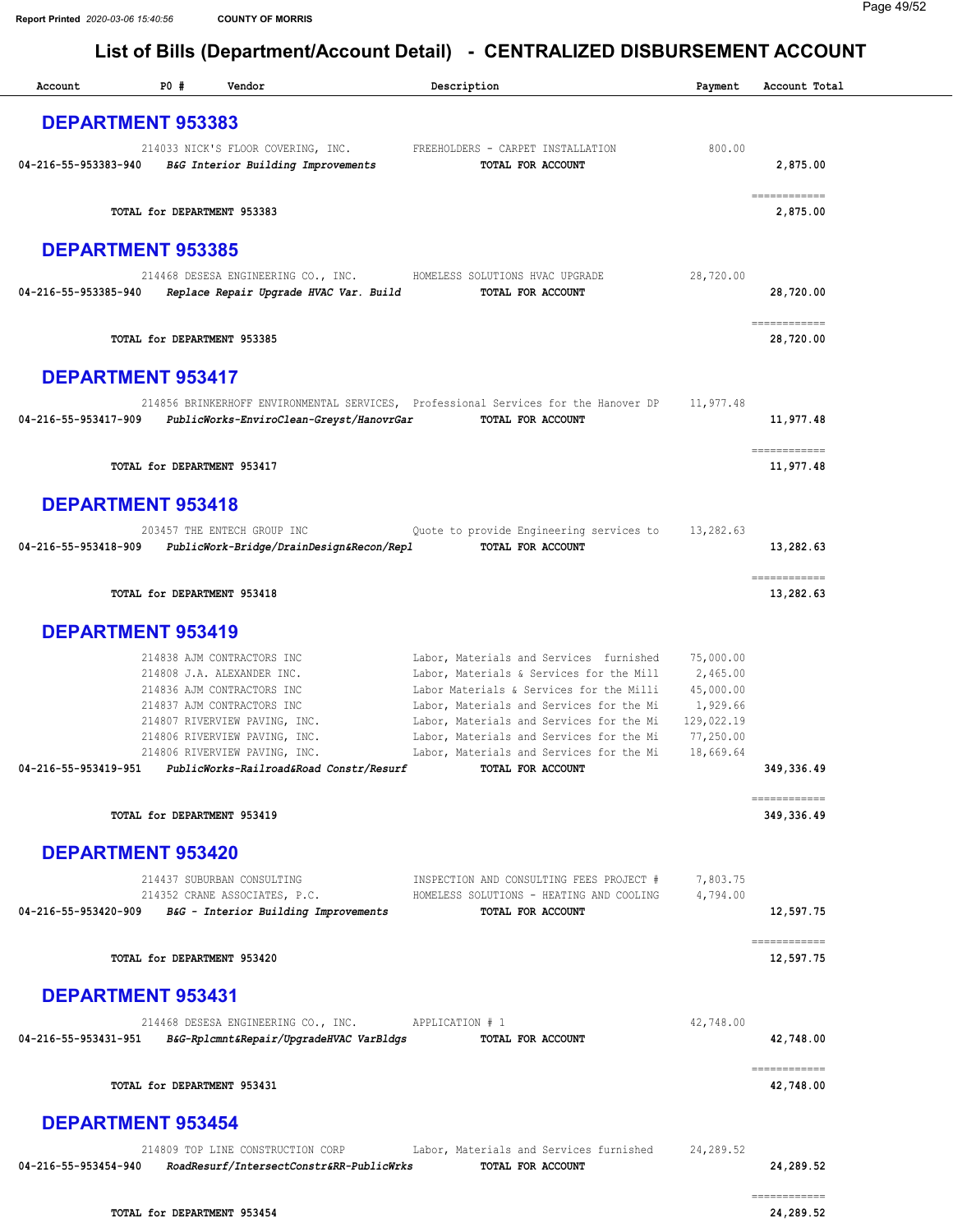| Account              | P0 #                        | Vendor                                                                               | Description                                                                         | Payment                | Account Total |
|----------------------|-----------------------------|--------------------------------------------------------------------------------------|-------------------------------------------------------------------------------------|------------------------|---------------|
|                      | <b>DEPARTMENT 953458</b>    |                                                                                      |                                                                                     |                        |               |
|                      |                             |                                                                                      |                                                                                     |                        |               |
| 04-216-55-953458-909 |                             | 214025 CRANE ASSOCIATES, P.C.<br>Replacement/Repair/Upgrade-Bldgs&Grnds              | HOMELESS SOLUTIONS - HEATING AND COOLING<br>TOTAL FOR ACCOUNT                       | 4,314.50               | 4,314.50      |
|                      |                             |                                                                                      |                                                                                     |                        |               |
|                      |                             | 214468 DESESA ENGINEERING CO., INC.                                                  |                                                                                     | 87,292.00              |               |
| 04-216-55-953458-951 |                             | Replacement/Repair/Upgrade-Bldgs&Grnds                                               | TOTAL FOR ACCOUNT                                                                   |                        | 87,292.00     |
|                      |                             |                                                                                      |                                                                                     |                        | ------------  |
|                      | TOTAL for DEPARTMENT 953458 |                                                                                      |                                                                                     |                        | 91,606.50     |
|                      |                             |                                                                                      |                                                                                     |                        |               |
|                      | <b>DEPARTMENT 953463</b>    |                                                                                      |                                                                                     |                        |               |
|                      |                             | 201069 CLIFFSIDE BODY CORP                                                           | GALION STAINLESS DUMP BODYAS PER CLIFFSI                                            | 36, 918.39             |               |
| 04-216-55-953463-957 |                             | Equip&VehicleRplc/Upgrade-ShadeTree/MSC                                              | TOTAL FOR ACCOUNT                                                                   |                        | 36,918.39     |
|                      |                             |                                                                                      |                                                                                     |                        | ------------  |
|                      | TOTAL for DEPARTMENT 953463 |                                                                                      |                                                                                     |                        | 36,918.39     |
|                      |                             |                                                                                      |                                                                                     |                        |               |
|                      | <b>DEPARTMENT 953466</b>    |                                                                                      |                                                                                     |                        |               |
|                      |                             | 214778 PANCIELLO CONSTRUCTION LLC                                                    | MASONRY - PARKING GARAGE REPAIR/TOWER RE                                            | 19,200.00              |               |
| 04-216-55-953466-940 |                             | ExterBldgUpgrVehcl/EquipRplcmnt-BldGrd                                               | TOTAL FOR ACCOUNT                                                                   |                        | 19,200.00     |
|                      |                             |                                                                                      |                                                                                     |                        | ------------  |
|                      | TOTAL for DEPARTMENT 953466 |                                                                                      |                                                                                     |                        | 19,200.00     |
|                      |                             |                                                                                      |                                                                                     |                        |               |
|                      | <b>DEPARTMENT 953487</b>    |                                                                                      |                                                                                     |                        |               |
|                      |                             | 214836 AJM CONTRACTORS INC                                                           | Labor Materials & Services for the Milli                                            | 2,908.80               |               |
|                      |                             | 214807 RIVERVIEW PAVING, INC.                                                        | Labor, Materials and Services for the Mi                                            | 67,561.53              |               |
|                      |                             | 214806 RIVERVIEW PAVING, INC.                                                        | Labor, Materials and Services for the Mi                                            | 6,358.30               |               |
| 04-216-55-953487-940 |                             | RR, RoadConst/Resurf &Design-PublicWrks                                              | TOTAL FOR ACCOUNT                                                                   |                        | 76,828.63     |
|                      |                             |                                                                                      |                                                                                     |                        | ------------  |
|                      | TOTAL for DEPARTMENT 953487 |                                                                                      |                                                                                     |                        | 76,828.63     |
|                      | <b>DEPARTMENT 953489</b>    |                                                                                      |                                                                                     |                        |               |
|                      |                             |                                                                                      |                                                                                     |                        |               |
|                      |                             | 199319 STORR TRACTOR CO.                                                             | John Deere 3110M Tractor                                                            | 109,513.00             |               |
| 04-216-55-953489-957 |                             | Equip&Vehicle Rplcmnt/Upgrd-MotorSrvcCtr                                             | <b>TOTAL FOR ACCOUNT</b>                                                            |                        | 109,513.00    |
|                      |                             |                                                                                      |                                                                                     |                        | ============  |
|                      | TOTAL for DEPARTMENT 953489 |                                                                                      |                                                                                     |                        | 109,513.00    |
|                      |                             |                                                                                      |                                                                                     |                        |               |
|                      | <b>DEPARTMENT 953524</b>    |                                                                                      |                                                                                     |                        |               |
|                      |                             | 212976 VAN CLEEF ENGINEERING ASSOC                                                   | MCPB File #2019-11-7-SP-1Calvary Presbyt                                            | 350.00                 |               |
| 04-216-55-953524-909 |                             | Road Resurfacing/Paving - Engineering                                                | TOTAL FOR ACCOUNT                                                                   |                        | 350.00        |
|                      |                             | 213900 MORRIS TOWNSHIP POLICE DEPARTMENT                                             | 1/27/2020 Adair -8 hrs Traffic Control                                              | 608.00                 |               |
|                      |                             | 213900 MORRIS TOWNSHIP POLICE DEPARTMENT                                             | 1/27/2020 Piccola- 8.0 hours Traffic Con                                            | 608.00                 |               |
|                      |                             | 213900 MORRIS TOWNSHIP POLICE DEPARTMENT                                             | 1/27/2020 Patrol Vehicle Fee 16 hours                                               | 160.00                 |               |
|                      |                             | 213900 MORRIS TOWNSHIP POLICE DEPARTMENT<br>213900 MORRIS TOWNSHIP POLICE DEPARTMENT | 1/28/2020 Adair 8 hrs Traffic Control<br>1/28/2020 Piccola 8 hrs Traffic Control    | 608.00<br>608.00       |               |
|                      |                             | 213900 MORRIS TOWNSHIP POLICE DEPARTMENT                                             | 1/28/2020 Patrol Vehicle 16 hrs                                                     | 160.00                 |               |
|                      |                             | 213900 MORRIS TOWNSHIP POLICE DEPARTMENT                                             | 1/29/2020 Ribnicky 7.5 hrs Traffic Contr                                            | 570.00                 |               |
|                      |                             | 213900 MORRIS TOWNSHIP POLICE DEPARTMENT                                             | 1/29/2020 Patrol Vehicle Fee 7.5 hrs                                                | 75.00                  |               |
|                      |                             | 214838 AJM CONTRACTORS INC<br>214808 J.A. ALEXANDER INC.                             | Labor, Materials and Services furnished<br>Labor, Materials & Services for the Mill | 98,859.53<br>46,440.58 |               |
| 04-216-55-953524-940 |                             | Road Resurfacing/Paving - Engineering                                                | TOTAL FOR ACCOUNT                                                                   |                        | 148,697.11    |
|                      |                             |                                                                                      |                                                                                     |                        |               |
|                      |                             |                                                                                      |                                                                                     |                        | ============  |

TOTAL for DEPARTMENT 953524 [149,047.11](https://149,047.11)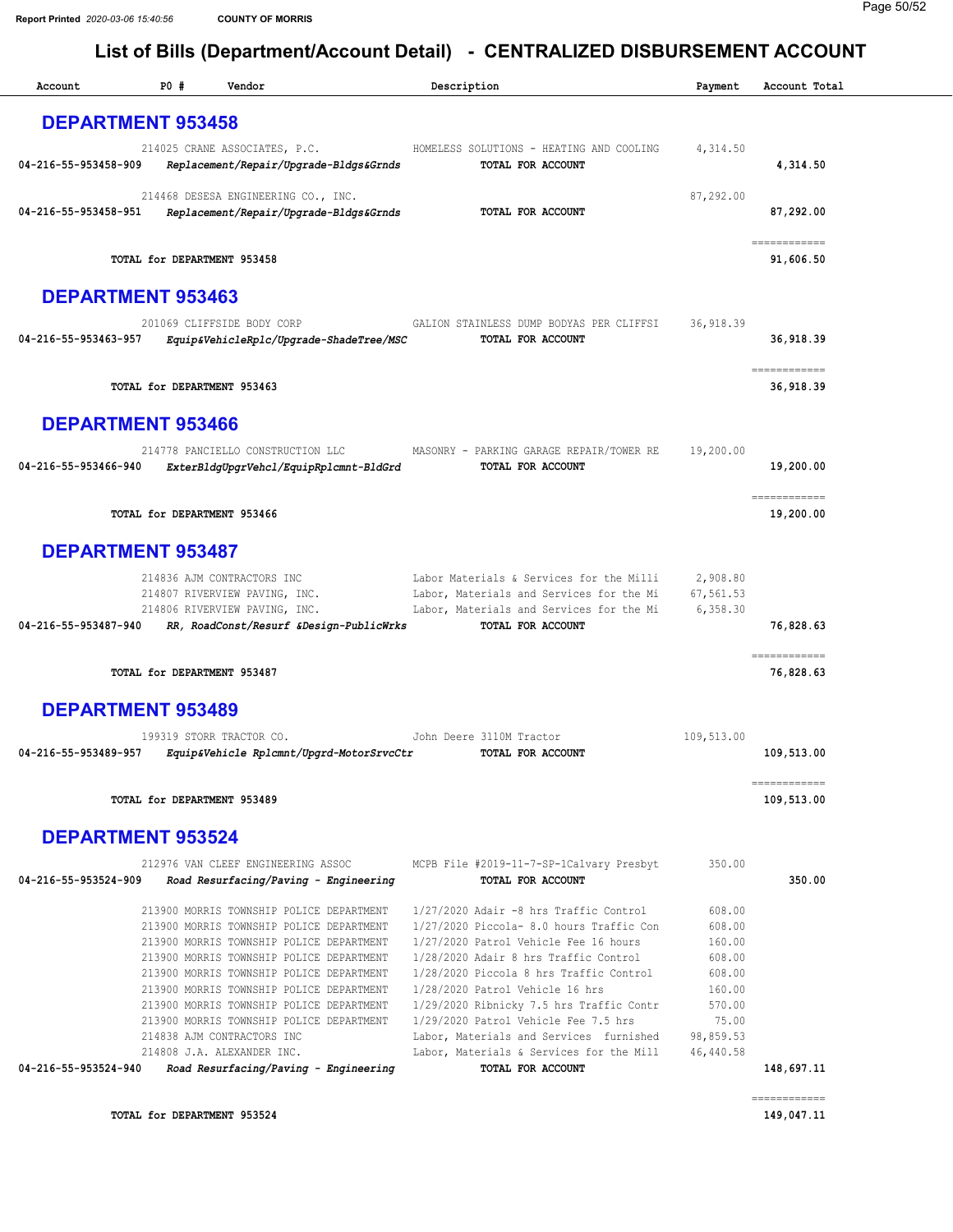|                                              | PO#                                            | Vendor                                                                   | Description                                                                         | Payment         | Account Total                                                                                                            |
|----------------------------------------------|------------------------------------------------|--------------------------------------------------------------------------|-------------------------------------------------------------------------------------|-----------------|--------------------------------------------------------------------------------------------------------------------------|
|                                              |                                                |                                                                          |                                                                                     |                 |                                                                                                                          |
|                                              | 209927 MAC 7 TRAINING                          |                                                                          | Item #MAC-DR01 - Lance Disrupter/ATA Cas                                            | 8,744.63        |                                                                                                                          |
|                                              | 209927 MAC 7 TRAINING                          |                                                                          | Item #MAC-FB01 - Floating Breech                                                    | 2,274.75        |                                                                                                                          |
|                                              | 209927 MAC 7 TRAINING<br>209927 MAC 7 TRAINING |                                                                          | Item #CUSTOM001 - Ideal 25 Cap Blasting<br>Item #MC-CTS-AM11 - Watercaps Pack of 10 | 392.00<br>28.80 |                                                                                                                          |
|                                              | 209927 MAC 7 TRAINING                          |                                                                          | Item #MAC-CTS-AM06 - Granular Water Shot                                            | 118.62          |                                                                                                                          |
|                                              | 209927 MAC 7 TRAINING                          |                                                                          | Shipping                                                                            | 207.05          |                                                                                                                          |
| 04-216-55-954450-956                         |                                                | Various Upgrades & Equip-Sheriffs Office                                 | TOTAL FOR ACCOUNT                                                                   |                 | 11,765.85                                                                                                                |
|                                              | TOTAL for DEPARTMENT 954450                    |                                                                          |                                                                                     |                 | ============<br>11,765.85                                                                                                |
| <b>DEPARTMENT 955443</b>                     |                                                |                                                                          |                                                                                     |                 |                                                                                                                          |
|                                              |                                                | 214475 WALLKILL GROUP INC                                                | MORRIS VIEW - MAIN KITCHEN WALK IN REPLA                                            | 12,720.92       |                                                                                                                          |
| 04-216-55-955443-940                         |                                                | Morris View - Various Imprvmnts & Equip                                  | TOTAL FOR ACCOUNT                                                                   |                 | 12,720.92                                                                                                                |
|                                              | TOTAL for DEPARTMENT 955443                    |                                                                          |                                                                                     |                 | ============<br>12,720.92                                                                                                |
| <b>DEPARTMENT 962496</b>                     |                                                |                                                                          |                                                                                     |                 |                                                                                                                          |
|                                              |                                                | 213929 DELL MARKETING L.P.                                               | Dell P2219H Monitor                                                                 | 3,749.75        |                                                                                                                          |
| 04-216-55-962496-955                         |                                                | Various Computers, Electronic Systems-IT                                 | TOTAL FOR ACCOUNT                                                                   |                 | 3,749.75                                                                                                                 |
|                                              | TOTAL for DEPARTMENT 962496                    |                                                                          |                                                                                     |                 | ------------<br>3,749.75                                                                                                 |
| <b>DEPARTMENT 962533</b>                     |                                                |                                                                          |                                                                                     |                 |                                                                                                                          |
| 04-216-55-962533-955                         |                                                | 208109 MOTOROLA SOLUTIONS INC<br>Replace & Upgrade Computers/Equip - OIT | MCC7500 Console Equipment upgrades per a<br>TOTAL FOR ACCOUNT                       | 12, 114.02      | 12, 114.02                                                                                                               |
|                                              | TOTAL for DEPARTMENT 962533                    |                                                                          |                                                                                     |                 | $\small \texttt{m} \texttt{m} \texttt{m} \texttt{m} \texttt{m} \texttt{m} \texttt{m} \texttt{m} \texttt{m}$<br>12,114.02 |
| <b>DEPARTMENT 963298</b>                     |                                                |                                                                          |                                                                                     |                 |                                                                                                                          |
|                                              |                                                | 211026 CAROUSEL INDUSTRIES                                               | VESTA 9-1-1 System - hardware refresh up 169,854.24                                 |                 |                                                                                                                          |
|                                              |                                                |                                                                          |                                                                                     |                 |                                                                                                                          |
|                                              |                                                | 213339 MOTOROLA SOLUTIONS INC                                            | Labor days to remove 23 Gold Elite equip                                            | 8,175.00        |                                                                                                                          |
|                                              |                                                | 213339 MOTOROLA SOLUTIONS INC                                            | Labor days to remove 8 CEB equipment and                                            | 8,175.00        |                                                                                                                          |
|                                              |                                                | County-Wide Radio Sys - Public Safety                                    | TOTAL FOR ACCOUNT                                                                   |                 | 186,204.24                                                                                                               |
|                                              | TOTAL for DEPARTMENT 963298                    |                                                                          |                                                                                     |                 | ============<br>186,204.24                                                                                               |
| <b>DEPARTMENT 964319</b>                     |                                                |                                                                          |                                                                                     |                 |                                                                                                                          |
| 04-216-55-963298-952<br>04-216-55-964319-956 |                                                | 210560 FRONTIER PRECISION, INC.<br>Truck Mounted Sprayers-Mosquito Comm  | Fieldseeker Office & Mobile Software Lic<br>TOTAL FOR ACCOUNT                       | 4,598.24        | 4,598.24                                                                                                                 |
|                                              | TOTAL for DEPARTMENT 964319                    |                                                                          |                                                                                     |                 | ============<br>4,598.24                                                                                                 |
| <b>DEPARTMENT 969470</b>                     |                                                |                                                                          |                                                                                     |                 |                                                                                                                          |
|                                              |                                                | 214910 COUNTY COLLEGE OF MORRIS                                          | Delta Connects, Inc *48242                                                          | 45,845.62       |                                                                                                                          |
| 04-216-55-969470-951                         |                                                | Bldg Improvements/Upgrades - CCM                                         | TOTAL FOR ACCOUNT                                                                   |                 | 45,845.62                                                                                                                |
|                                              | TOTAL for DEPARTMENT 969470                    |                                                                          |                                                                                     |                 | ============<br>45,845.62                                                                                                |
| <b>DEPARTMENT 969534</b>                     |                                                |                                                                          |                                                                                     |                 |                                                                                                                          |
|                                              |                                                | 214911 COUNTY COLLEGE OF MORRIS                                          | The Bennett Co., Inc. (48260)                                                       | 1,077,300.00    |                                                                                                                          |